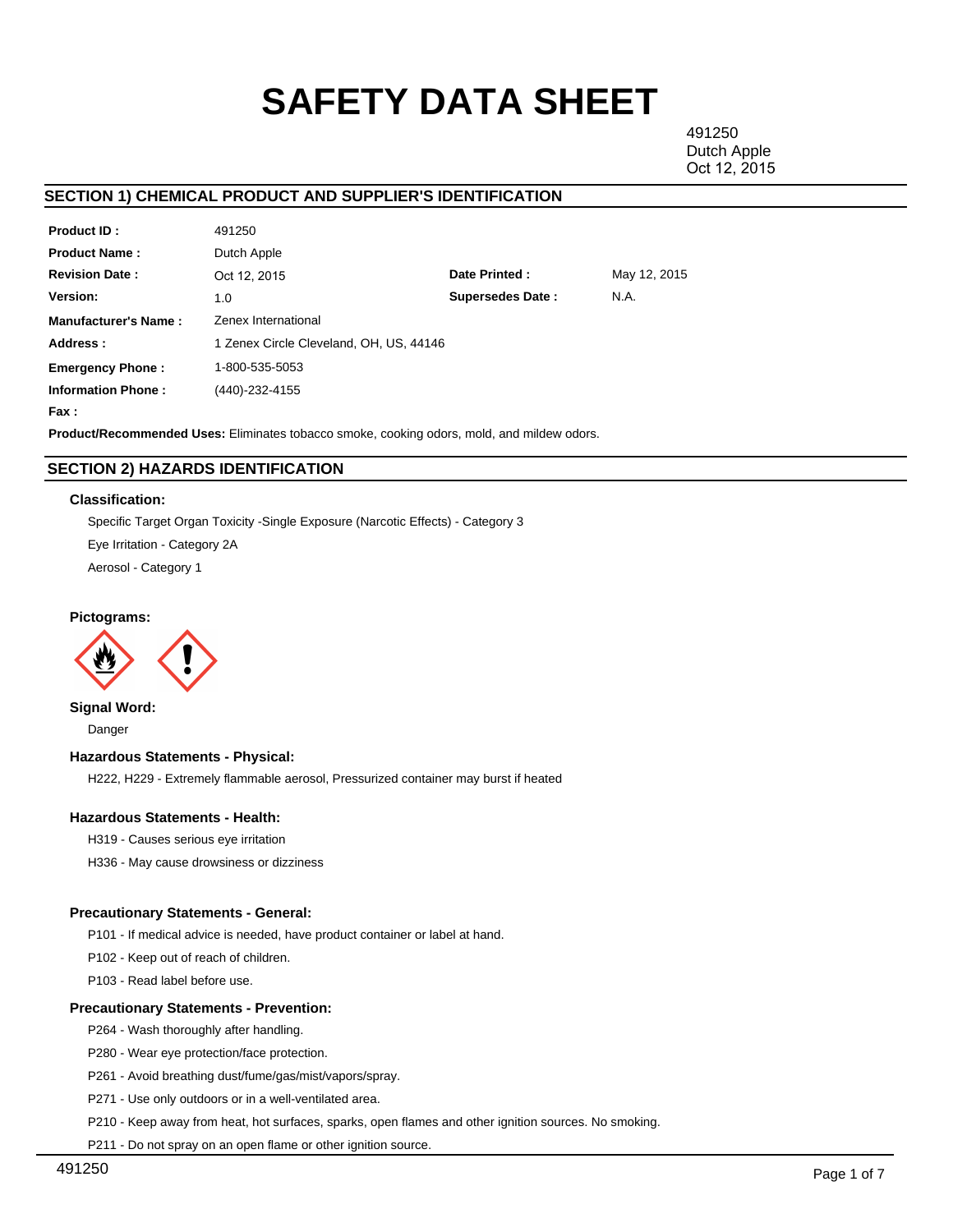## **Precautionary Statements - Response:**

P312 - Call a POISON CENTER or doctor/physician if you feel unwell.

P305 + P351 + P338 - IF IN EYES: Rinse cautiously with water for several minutes. Remove contact lenses, if present and easy to do. Continue rinsing.

P337 + P313 - If eye irritation persists: Get medical advice/attention.

P304 + P340 - IF INHALED: Remove person to fresh air and keep comfortable for breathing.

#### **Precautionary Statements - Storage:**

P403 + P405 - Store in a well-ventilated place. Store locked up.

P410 - Protect from sunlight.

P412 - Do not expose to temperatures exceeding 50°C/122°F.

#### **Precautionary Statements - Disposal:**

P501 - Dispose of contents and container in accordance with all local, regional, national and international regulations.

# **SECTION 3) COMPOSITION / INFORMATION ON INGREDIENTS**

| CAS          | <b>Chemical Name</b> | % by Weight |
|--------------|----------------------|-------------|
| 0000067-64-1 | <b>ACETONE</b>       | 46% - 81%   |
| 0000074-98-6 | <b>PROPANE</b>       | 19% - 34%   |
|              |                      |             |

# **SECTION 4) FIRST-AID MEASURES**

#### **Inhalation:**

Remove source of exposure or move person to fresh air and keep comfortable for breathing.

If exposed/feel unwell/concerned: Call a POISON CENTER/doctor.

Eliminate all ignition sources if safe to do so.

# **Eye Contact:**

Remove source of exposure or move person to fresh air. Rinse eyes cautiously with lukewarm, gently flowing water for several minutes, while holding the eyelids open. Remove contact lenses, if present and easy to do. Continue rinsing for a duration of 15-20 minutes. Take care not to rinse contaminated water into the unaffected eye or onto the face. If eye irritation persists: Get medical advice/attention.

#### **Skin Contact:**

Take off immediately all contaminated clothing, shoes and leather goods (e.g. watchbands, belts). Gently blot or brush away excess product. Wash with plenty of lukewarm, gently flowing water for a duration of 15-20 minutes. Call a POISON CENTER/doctor if you feel unwell. Store contaminated clothing under water and wash before reuse or discard.

#### **Ingestion:**

Rinse mouth. Do NOT induce vomiting. Immediately call a POISON CENTER/doctor. If vomiting occurs naturally, lie on your side, in the recovery position.

Never give anything by mouth to an unconscious or convulsing victim. Keep person warm and quiet.

# **SECTION 5) FIRE-FIGHTING MEASURES**

#### **Suitable Extinguishing Media:**

Use water, fog, dry chemical, or carbon dioxide.

Carbon dioxide can displace oxygen. Use caution when applying carbon dioxide in confined spaces. Simultaneous use of foam and water on the same surface is to be avoided as water destroys the foam.

# **Unsuitable Extinguishing Media:**

Water may be ineffective but can be used to cool containers exposed to heat or flame.

## **Specific Hazards in Case of Fire:**

Contents under pressure. Keep away from ignition sources and open flames. Exposure of containers to extreme heat and flames can cause them to rupture often with violent force.

Aerosol cans may rupture when heated.

Heated cans may burst.

In fire, will decompose to carbon dioxide, carbon monoxide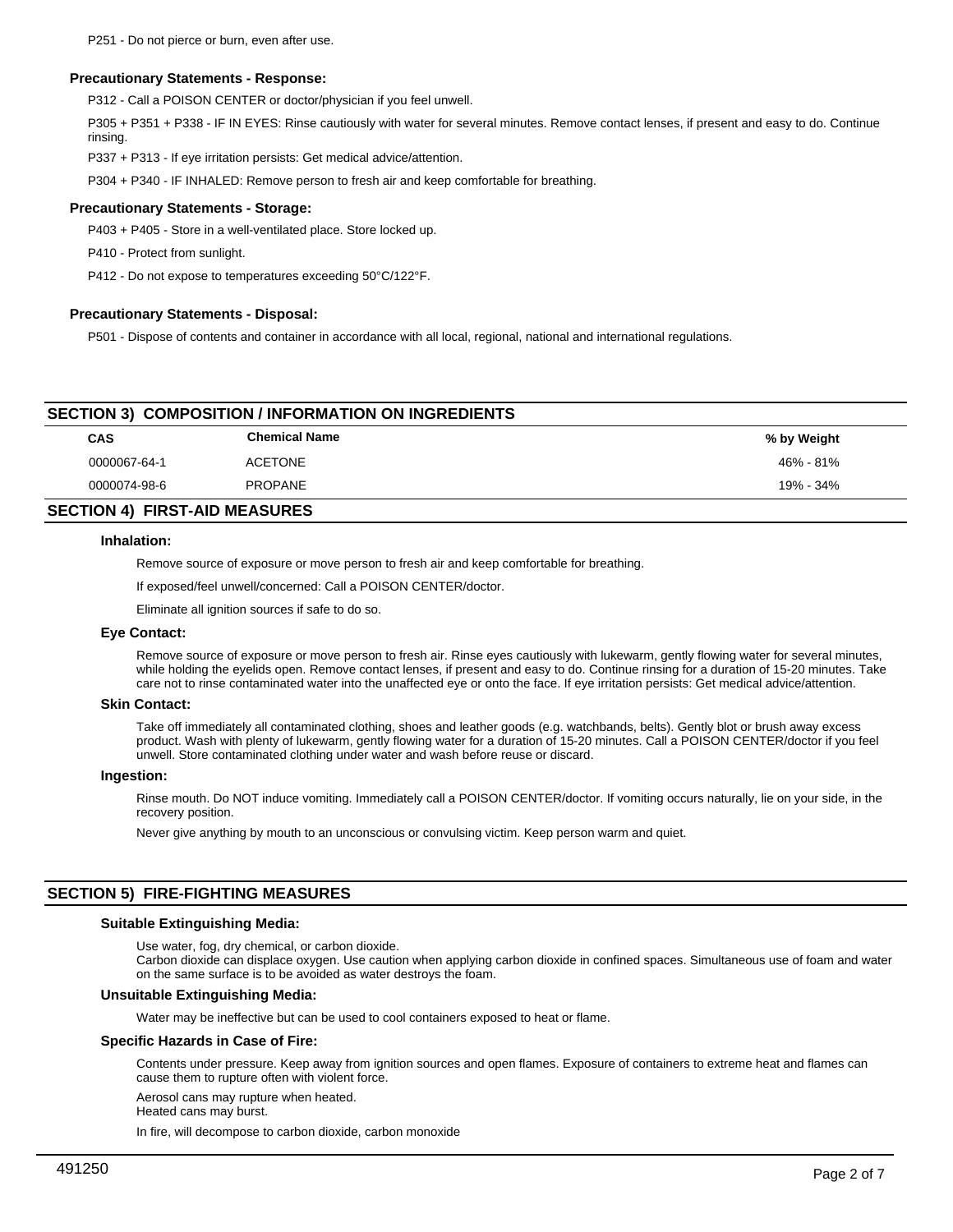# **Fire-Fighting Procedures:**

Isolate immediate hazard area and keep unauthorized personnel out. Stop spill/release if it can be done safely. Move undamaged containers from immediate hazard area if it can be done safely. Water spray may be useful in minimizing or dispersing vapors and to protect personnel.

Dispose of fire debris and contaminated extinguishing water in accordance with official regulations.

## **Special Protective Actions:**

Wear protective pressure self-contained breathing apparatus (SCBA)and full turnout gear.

Care should always be exercised in dust/mist areas.

# **SECTION 6) ACCIDENTAL RELEASE MEASURES**

## **Emergency Procedure:**

Flammable/combustible material.

ELIMINATE all ignition sources (no smoking, flares, sparks, or flames in immediate area). Stay upwind; keep out of low areas. Immediately turn off or isolate any source of ignition. Keep unnecessary people away; isolate hazard area and deny entry. Do not touch or walk through spilled material. Clean up immediately. Use absorbent sweeping compound to soak up material and put into suitable container for proper disposal.

#### **Recommended Equipment:**

Positive pressure, full-face piece self-contained breathing apparatus(SCBA), or positive pressure supplied air respirator with escape SCBA (NIOSH approved).

## **Personal Precautions:**

ELIMINATE all ignition sources (no smoking, flares, sparks, or flames in immediate area). Use explosion proof equipment. Avoid breathing vapor. Avoid contact with skin, eye or clothing. Do not touch damaged containers or spilled materials unless wearing appropriate protective clothing.

## **Environmental Precautions:**

Stop spill/release if it can be done safely. Prevent spilled material from entering sewers, storm drains, other unauthorized drainage systems and natural waterways by using sand, earth, or other appropriate barriers.

# **SECTION 7) HANDLING AND STORAGE**

#### **General:**

For industrial and institutional use only. For use by trained personnel only. Keep away from children. Wash hands after use. Do not get in eyes, on skin or on clothing. Do not breathe vapors or mists. Use good personal hygiene practices. Eating, drinking and smoking in work areas is prohibited. Remove contaminated clothing and protective equipment before entering eating areas. Eyewash stations and showers should be available in areas where this material is used and stored. **Ventilation Requirements:**

Use only with adequate ventilation to control air contaminants to their exposure limits. The use of local ventilation is recommended to control emissions near the source.

#### **Storage Room Requirements:**

Keep container(s) tightly closed and properly labeled. Store in cool, dry, well-ventilated areas away from heat, direct sunlight and incompatibilities. Store in approved containers and protect against physical damage. Keep containers securely sealed when not in use. Indoor storage should meet OSHA standards and appropriate fire codes. Containers that have been opened must be carefully resealed to prevent leakage. Empty container retain residue and may be dangerous.

Do not cut, drill, grind, weld, or perform similar operations on or near containers. Do not pressurize containers to empty them. Ground all structures, transfer containers and equipment to conform to the national electrical code. Use procedures that prevent static electrical sparks. Static electricity may accumulate and create a fire hazard.

Store at temperatures below 120°F.

# **SECTION 8) EXPOSURE CONTROLS, PERSONAL PROTECTION**

# **Eye Protection:**

Chemical goggles, safety glasses with side shields or vented/splash proof goggles. Contact lenses may absorb irritants. Particles may adhere to lenses and cause corneal damage.

#### **Skin Protection:**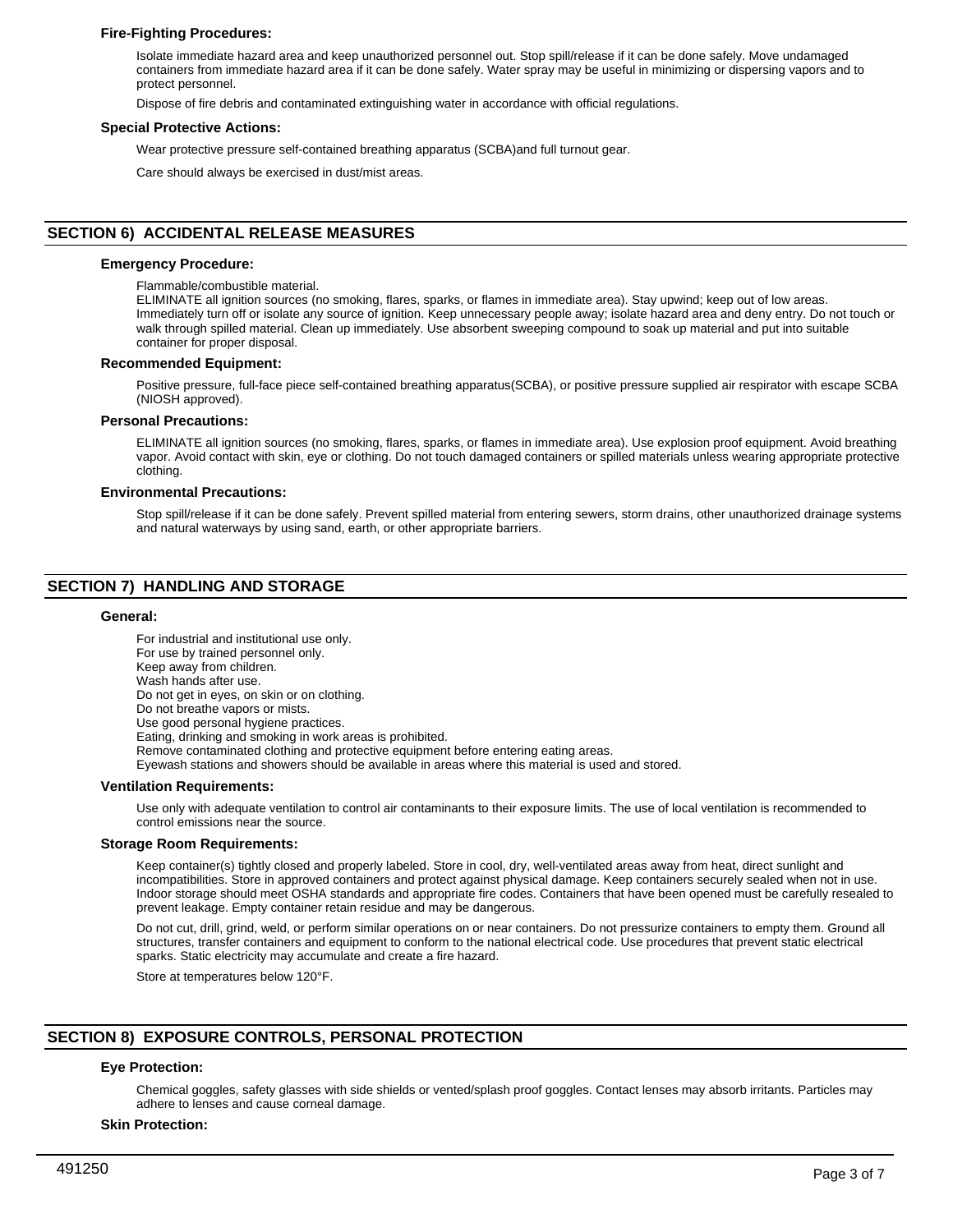Wear gloves, long sleeved shirt, long pants and other protective clothing as required to minimize skin contact.

Use of gloves approved to relevant standards made from the following materials may provide suitable chemical protection: PVC, neoprene or nitrile rubber gloves. Suitability and durability of a glove is dependent on usage, e.g. frequency and duration of contact, chemical resistance of glove material, glove thickness, dexterity. Always seek advice from glove suppliers. Contaminated gloves should be replaced. Chemical-resistant clothing is recommended to avoid prolonged contact. Avoid unnecessary skin contact.

# **Respiratory Protection:**

If engineering controls do not maintain airborne concentrations to a level which is adequate to protect worker, a respiratory protection program that meets or is equivalent to OSHA 29 CFR 1910.134 and ANSI Z88.2 should be followed. Check with respiratory protective equipment suppliers. Where air-filtering respirators are suitable, select an appropriate combination of mask and filter. Select a filter suitable for combined particulate/organic gases and vapors.

When spraying more than one half can continuously or more than one can consecutively, use NIOSH approved respirator.

# **Appropriate Engineering Controls:**

Provide exhaust ventilation or other engineering controls to keep the airborne concentrations of vapors below their respective threshold limit value.

| <b>Chemical Name</b> | OSHA<br>TWA<br>(ppm) | OSHA<br>TWA<br>(mg/m3) | <b>OSHA</b><br><b>STEL</b><br>(ppm) | OSHA<br><b>STEL</b><br>(mg/m3) | OSHA-<br>Tables-<br>Z1,2,3 | <b>OSHA</b><br>Carcinogen | <b>OSHA</b><br>Skin<br>designation | <b>NIOSH</b><br><b>TWA</b><br>(ppm) | <b>NIOSH</b><br>TWA<br>(mg/m3) | <b>NIOSH</b><br>STEL<br>(ppm) | <b>NIOSH</b><br>STEL<br>(mg/m3) | <b>NIOSH</b><br>Carcinogen |
|----------------------|----------------------|------------------------|-------------------------------------|--------------------------------|----------------------------|---------------------------|------------------------------------|-------------------------------------|--------------------------------|-------------------------------|---------------------------------|----------------------------|
| <b>ACETONE</b>       | 1000                 | 2400                   |                                     |                                |                            |                           |                                    | 250                                 | 590                            |                               |                                 |                            |
| <b>PROPANE</b>       | 1000                 | 1800                   |                                     |                                |                            |                           |                                    | 1000                                | 1800                           |                               |                                 |                            |

| Chemical Name  | ACGIH<br>TWA<br>(ppm)                              | <b>ACGIH</b><br><b>TWA</b><br>(mg/m3) | <b>ACGIH</b><br><b>STEL</b><br>(ppm) | <b>ACGIH</b><br><b>STEL</b><br>(mg/m3) |
|----------------|----------------------------------------------------|---------------------------------------|--------------------------------------|----------------------------------------|
| <b>ACETONE</b> | 500                                                | 1188                                  | 750                                  | 1782                                   |
| <b>PROPANE</b> | See<br>Appendix<br>F: Minimal<br>Oxygen<br>Content |                                       |                                      |                                        |

# **SECTION 9) PHYSICAL AND CHEMICAL PROPERTIES**

# **Physical and Chemical Properties**

| Density                      | 5.66323 lb/gal         |
|------------------------------|------------------------|
| Density VOC                  | 1.62818 lb/gal         |
| % VOC                        | 28.75000%              |
| <b>VOC Actual</b>            | 1.62818 lb/gal         |
| <b>VOC Actual</b>            | 195.10460 g/l          |
| <b>VOC Regulatory</b>        | 1.62818 lb/gal         |
| <b>VOC Regulatory</b>        | 195.10460 g/l          |
| Appearance                   | Clear                  |
| <b>Odor Threshold</b>        | <b>NA</b>              |
| <b>Odor Description</b>      | Apple Pie Scent        |
| pH                           | <b>NA</b>              |
| <b>Water Solubility</b>      | Slightly               |
| Flammability                 | Flashpoint below 73 °F |
| Flash Point Symbol           | <b>NA</b>              |
| <b>Flash Point</b>           | <b>NA</b>              |
| Viscosity                    | <b>NA</b>              |
| Lower Explosion Level        | 1.8                    |
| <b>Upper Explosion Level</b> | 9.5                    |
| <b>Melting Point</b>         | <b>NA</b>              |
| Vapor Density                | Slower than ether      |
|                              |                        |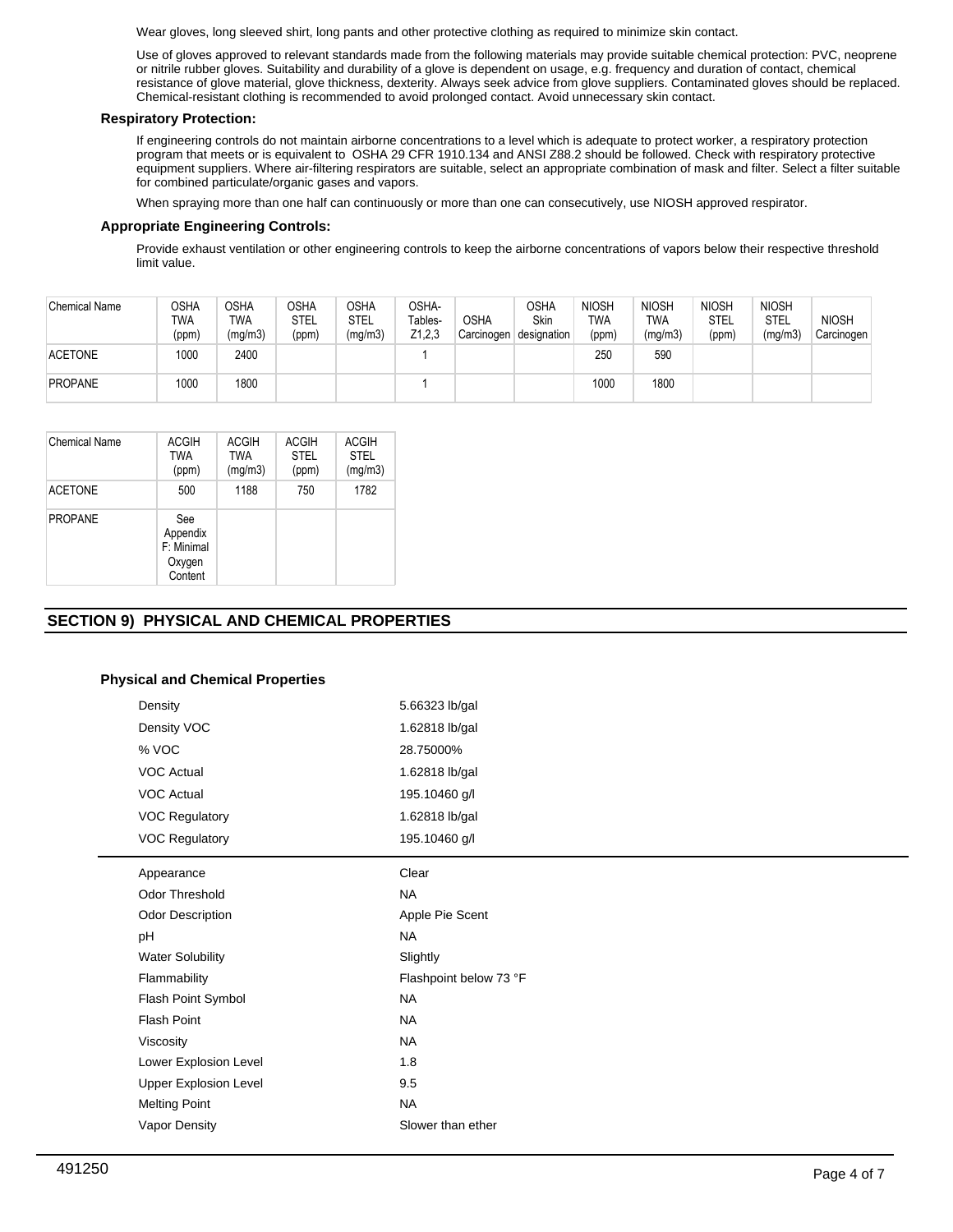| Freezing Point            | ΝA                |
|---------------------------|-------------------|
| Low Boiling Point         | $0^{\circ}$ F     |
| High Boiling Point        | 133 °F            |
| Decomposition Pt          | 0                 |
| <b>Auto Ignition Temp</b> | ΝA                |
| <b>Evaporation Rate</b>   | Slower than ether |

# **SECTION 10) STABILITY AND REACTIVITY**

# **Stability:**

Stable.

# **Conditions to Avoid:**

High temperatures.

# **Incompatible Materials:**

None known.

## **Hazardous Reactions/Polymerization:**

Will not occur.

## **Hazardous Decomposition Products:**

In fire, will decompose to carbon dioxide, carbon monoxide.

# **SECTION 11) TOXICOLOGICAL INFORMATION**

## **Skin Corrosion/Irritation:**

Overexposure will cause defatting of skin.

## **Serious Eye Damage/Irritation:**

Overexposure will cause redness and burning sensation.

Causes serious eye irritation

## **Carcinogenicity:**

No data available

# **Germ Cell Mutagenicity:**

No data available

## **Reproductive Toxicity:**

No data available

# **Respiratory/Skin Sensitization:**

No data available

# **Specific Target Organ Toxicity - Single Exposure:**

May cause drowsiness or dizziness

# **Specific Target Organ Toxicity - Repeated Exposure:**

No data available

# **Aspiration Hazard:**

Aspiration hazard if swallowed.

## **Acute Toxicity:**

Inhalation: effect of overexposure include irritation of respiratory tract, headache, dizziness, nausea, and loss of coordination. Extreme overexposure may result in unconsciousness and possibly death.

0000067-64-1 ACETONE

LC50 (male rat): 30000 ppm (4-hour exposure); cited as 71000 mg/m3 (4-hour exposure) (29) LC50 (male mouse): 18600 ppm (4-hour exposure); cited as 44000 mg/m3 (4-hour exposure) (29)

LD50 (oral, female rat): 5800 mg/kg (24)

LD50 (oral, mature rat): 6700 mg/kg (cited as 8.5 mL/kg) (31)

LD50 (oral, newborn rat): 1750 mg/kg (cited as 2.2 mL/kg) (31)

LD50 (oral, mouse): 3000 mg/kg (32,unconfirmed)

LD50 (dermal, rabbit): Greater than 16000 mg/kg cited as 20 mL/kg) (30)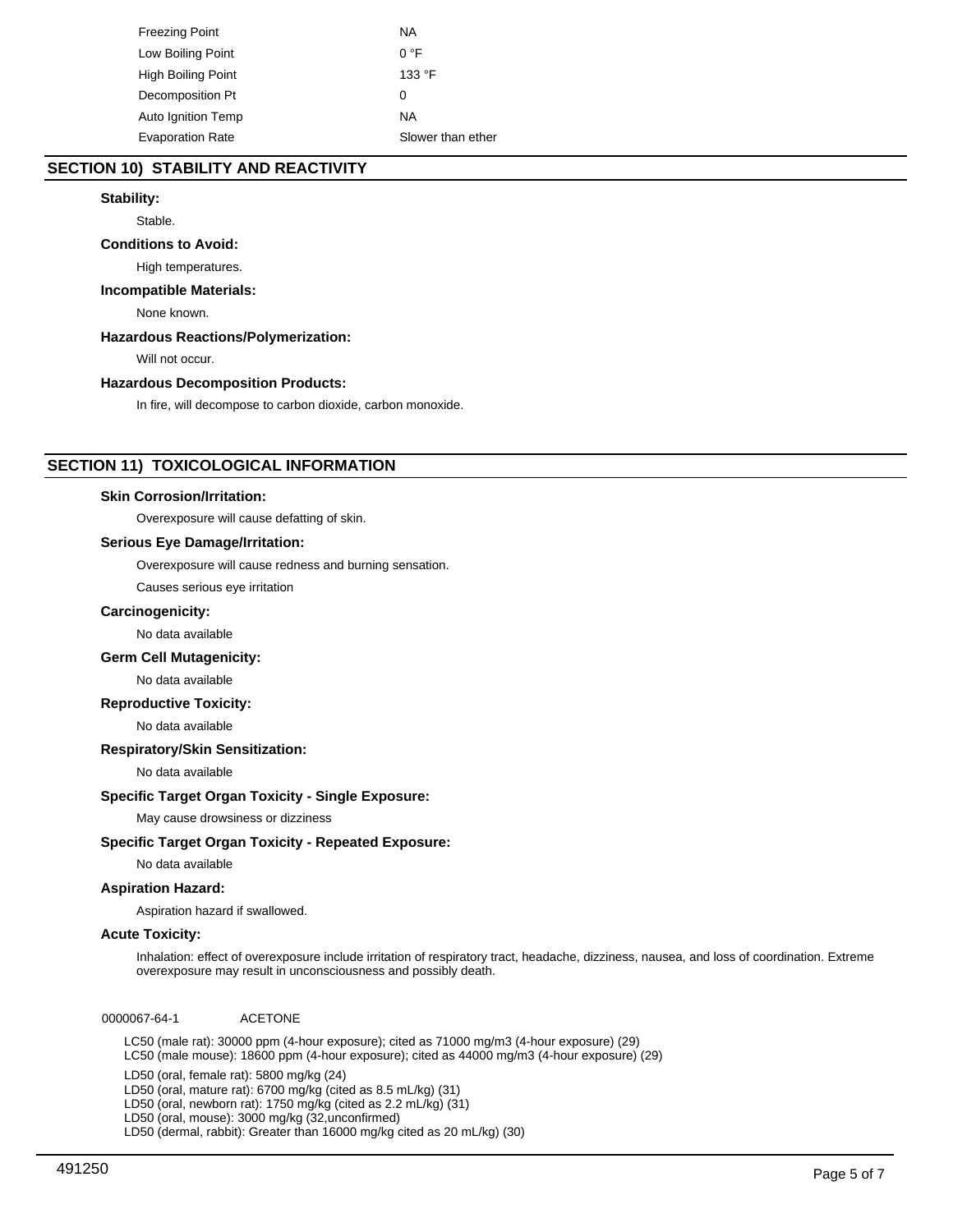# **Potential Health Effects - Miscellaneous**

0000067-64-1 ACETONE

The following medical conditions may be aggravated by exposure: lung disease, eye disorders, skin disorders. Overexposure may cause damage to any of the following organs/systems: blood, central nervous system, eyes, kidneys, liver, respiratory system, skin.

# **SECTION 12) ECOLOGICAL INFORMATION**

## **Toxicity:**

No data available.

## **Mobility in Soil:**

No data available.

# **Other Adverse Effects:**

No data available.

# **Bio-accumulative Potential**

0000067-64-1 ACETONE

Does not bioaccumulate

## **Persistence and Degradability**

0000067-64-1 ACETONE

91% readily biodegradable, Method: OECD Test Guideline 301B

# **SECTION 13) DISPOSAL CONSIDERATIONS**

## **Water Disposal:**

Under RCRA, it is the responsibility of the user of the product, to determine a the time of disposal whether the product meets RCRA criteria for hazardous waste. Waste management should be in full compliance with federal, state, and local laws.

Empty containers retain product residue which may exhibit hazards of material, therefore do not pressurize, cut, glaze, weld or use for any other purposes. Return drums to reclamation centers for proper cleaning and reuse.

# **SECTION 14) TRANSPORT INFORMATION**

# **U.S. DOT Information:**

Consumer Commodity, ORM-D

## **IMDG Information:**

Consumer Commodity, ORM-D

# **IATA Information:**

Consumer Commodity, ORM-D

# **SECTION 15) REGULATORY INFORMATION**

| CAS          | Chemical Name  | % By Weight | <b>Regulation List</b>                             |
|--------------|----------------|-------------|----------------------------------------------------|
| 0000067-64-1 | <b>ACETONE</b> |             | 46% - 81% CERCLA, SARA312, TSCA, RCRA, ACGIH, OSHA |
| 0000074-98-6 | <b>PROPANE</b> |             | 19% - 34% SARA312, TSCA, ACGIH, OSHA               |

# **SECTION 16) OTHER INFORMATION**

## **Glossary:**

\* There are points of differences between OSHA GHS and UN GHS. In 90% of the categories, they can be used interchangeably, but for the Skin Corrosion/Irritant Category and the Specific Target Organ Toxicity (Single and Repeated Exposure) Categories. In these cases, our system will say UN GHS.